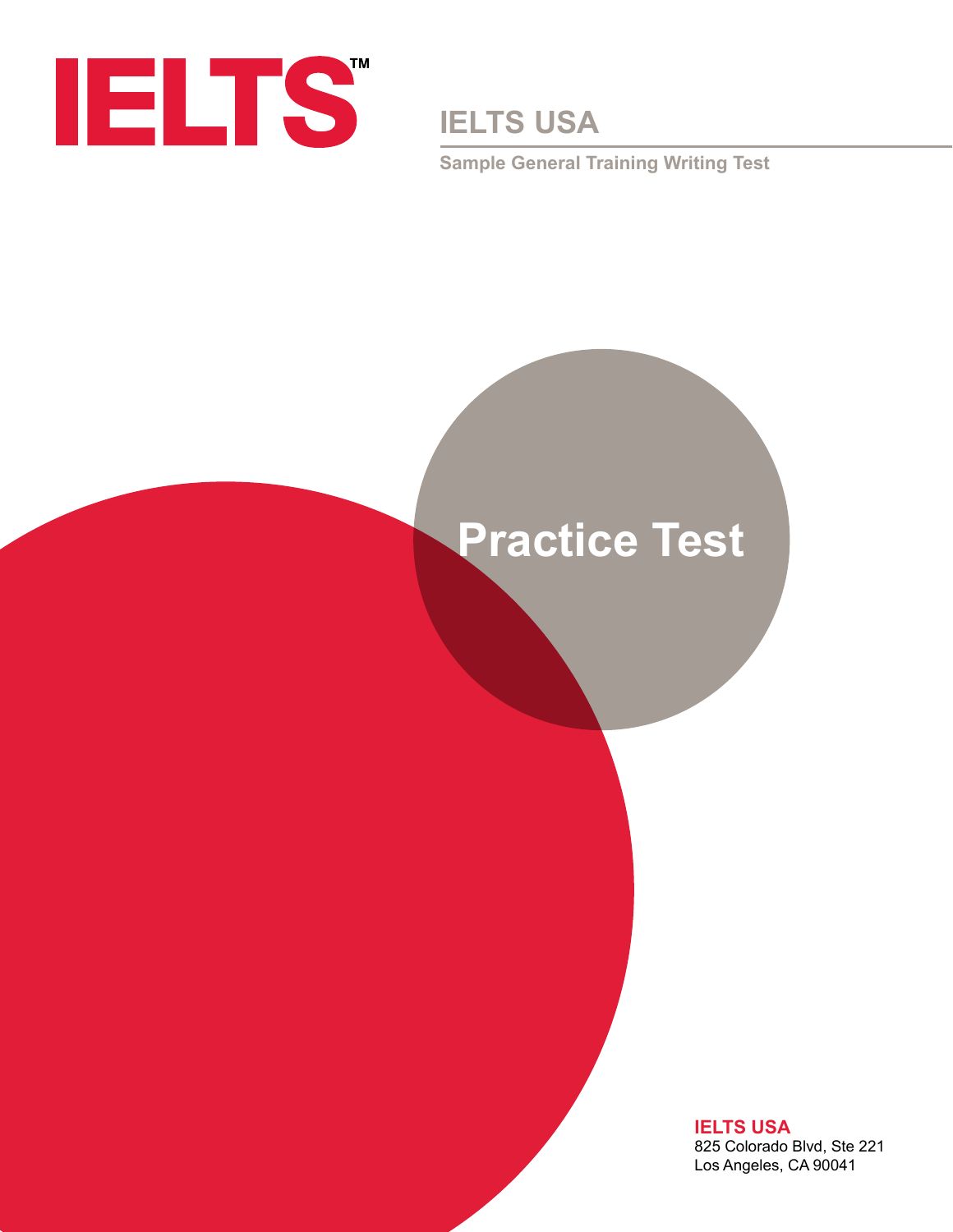



## **General Training Writing**

**1 Hour**

## **INSTRUCTIONS TO CANDIDATES**

Do not open this question paper until you are told to do so.

Write your name and candidate number in the spaces at the top of this page.

Read the instructions for each task carefully.

Answer both of the tasks.

Write at least 150 words for Task 1.

Write at least 250 words for Task 2.

Write your answers in the answer booklet.

Write clearly in pen or pencil. You may make alterations, but make sure your work is easy to read.

At the end of the test, hand in both this question paper and your answer booklet.

## **INFORMATION FOR CANDIDATES**

There are two tasks on this question paper.

Task 2 contributes twice as much as Task 1 to the Writing score.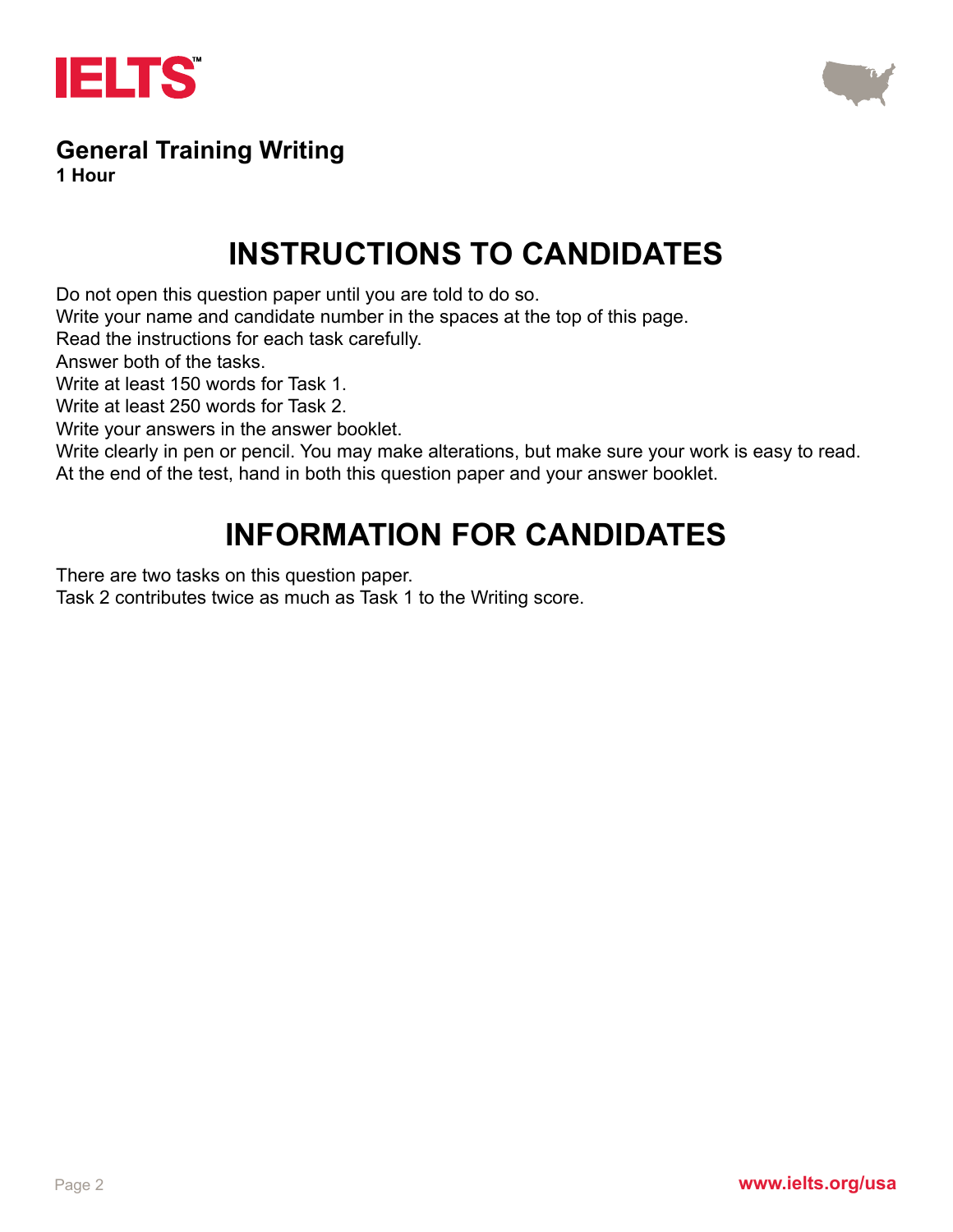



You should spend about 20 minutes on this task. Write at least 150 words.

**You have seen a job advertised in the newspaper. You want to apply for the job. Write a letter to the manager of the company. In your letter**

- **• provide information about yourself**
- **• give details of your previous work experience**
- **• say why the company should consider you for the job**

You do NOT need to write any addresses.

Begin your letter as follows: Dear …,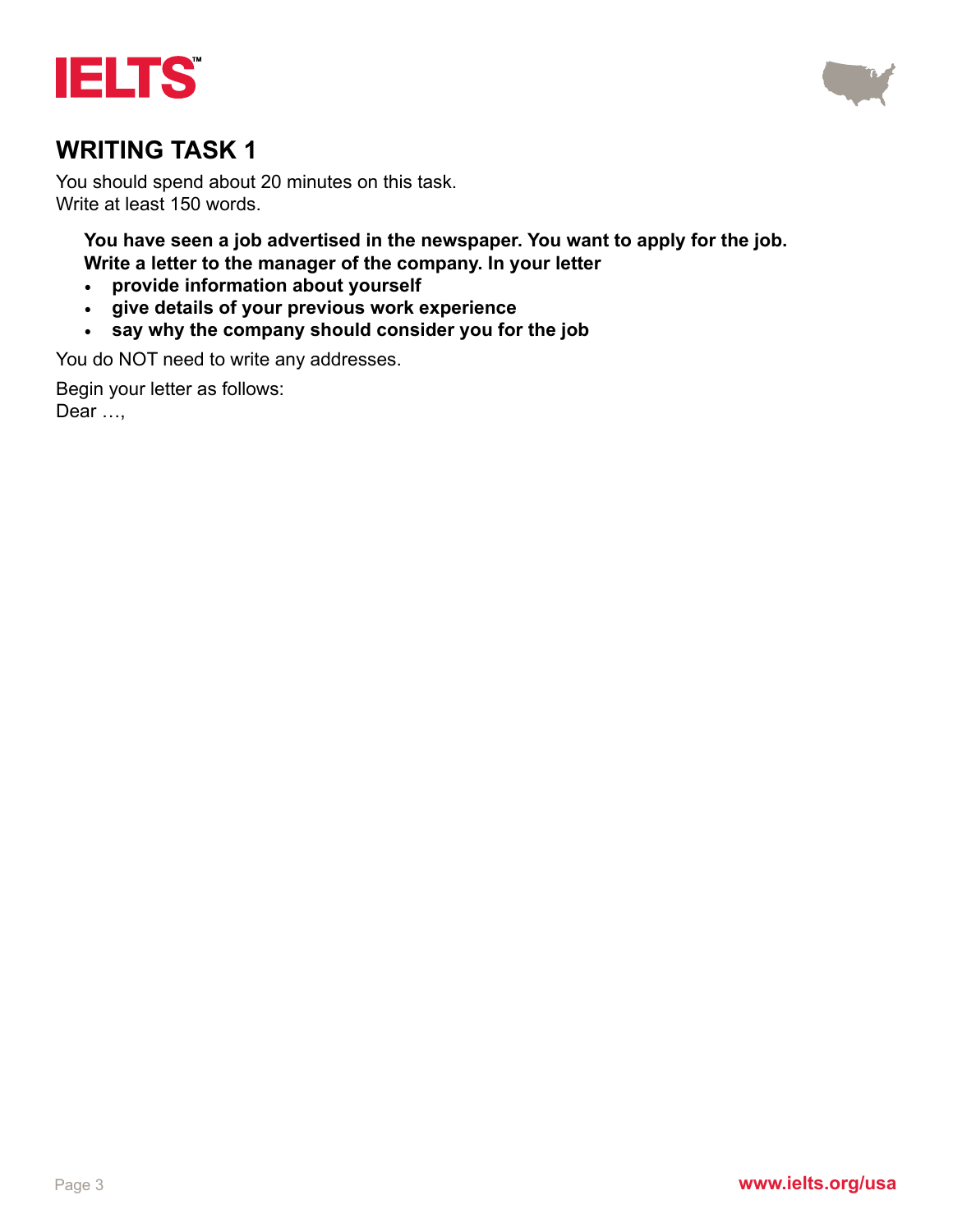



## **MODEL RESPONSE**

Dear Sir or Madam,

I would like to apply for the position of office administrator that was advertised in The Times newspaper on Wednesday 8th August. I have over ten years' office experience. I have recently moved here from England to be closer to my parents and I am looking for a chance to further develop my career in this country.

My previous experience includes five years with ABC Company in their head office, and another five years at the main branch of Sigma Securities where I was responsible for the day-to-day activities related to financial planning, billing and recordkeeping. At ABC Company, I was involved in personnel recruitment, as part of the human resources team, and I had overall responsibility for physical distribution and logistics. My Curriculum Vitae and application form are attached.

One of my main strengths is flexibility, and this is a key asset in a rapidly changing work environment. I have good communication skills, and enjoy sharing ideas and cooperating as part of a dynamic team. I am a reliable and hardworking team player and I feel I would be an asset to your workplace.

I look forward to hearing from you soon.

Yours faithfully,

193 words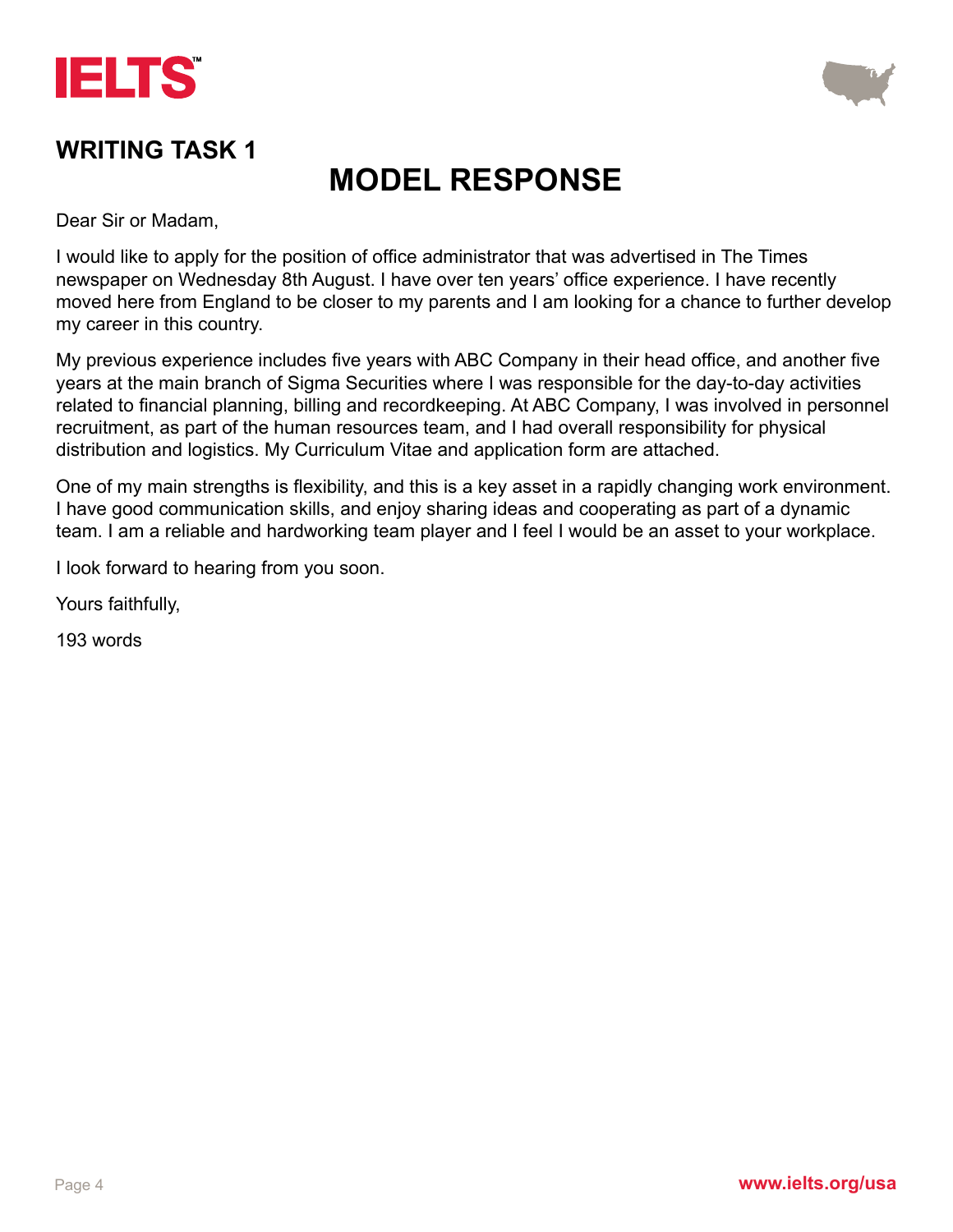



#### **MODEL RESPONSE FEEDBACK**

**IELTS examiners rate the IELTS Writing Task 1 using 4 assessment criteria - Task Achievement, Coherence and Cohesion, Lexical Resource and Grammatical Range and Accuracy. Below you'll find feedback on this sample model response.**

**1. Task Achievement: Is the response in a letter format and does it address all three of the bullet points in the prompt?**

**The response is in a letter format, including** "Dear Sir or Madam" **at the beginning and an appropriate closing,** "Yours faithfully."

**The first paragraph addresses the first bullet point, giving information about the writer and why he is applying for the job. The second paragraph addresses the second bullet point, giving details about previous work experience, and the third tells why the company should consider the person for the job. All three points are covered with details given.**

- **2. Coherence and Cohesion: Is information arranged logically and is it easy to follow? Are cohesive devices and paragraphing used well? There are three paragraphs, each of which addresses a bullet point. The bullet points are addressed in order and there is a wide range of cohesive devices, including referencing;** "another five years"**,** "where I was responsible for"**,** "One of my main strengths is flexibility and this is a key asset"**.**
- **3. Lexical Resource: How wide is the range of vocabulary used and are there spelling errors? There is a wide range of vocabulary here with no error. There is precise usage of less common vocabulary.**  "to further develop my career"**,** "main strengths is flexibility"**,** "a rapidly changing work environment"**.**
- **4. Grammatical Range and Accuracy: How wide is the range of sentence structures and how much error is there? Is punctuation accurate? There is a wide variety of sentence structures and there are no errors. Punctuation is accurate.** "the position of office administrator that was advertised…"**,** "Sigma Securities where I was responsible for the

day-to-day activities related to."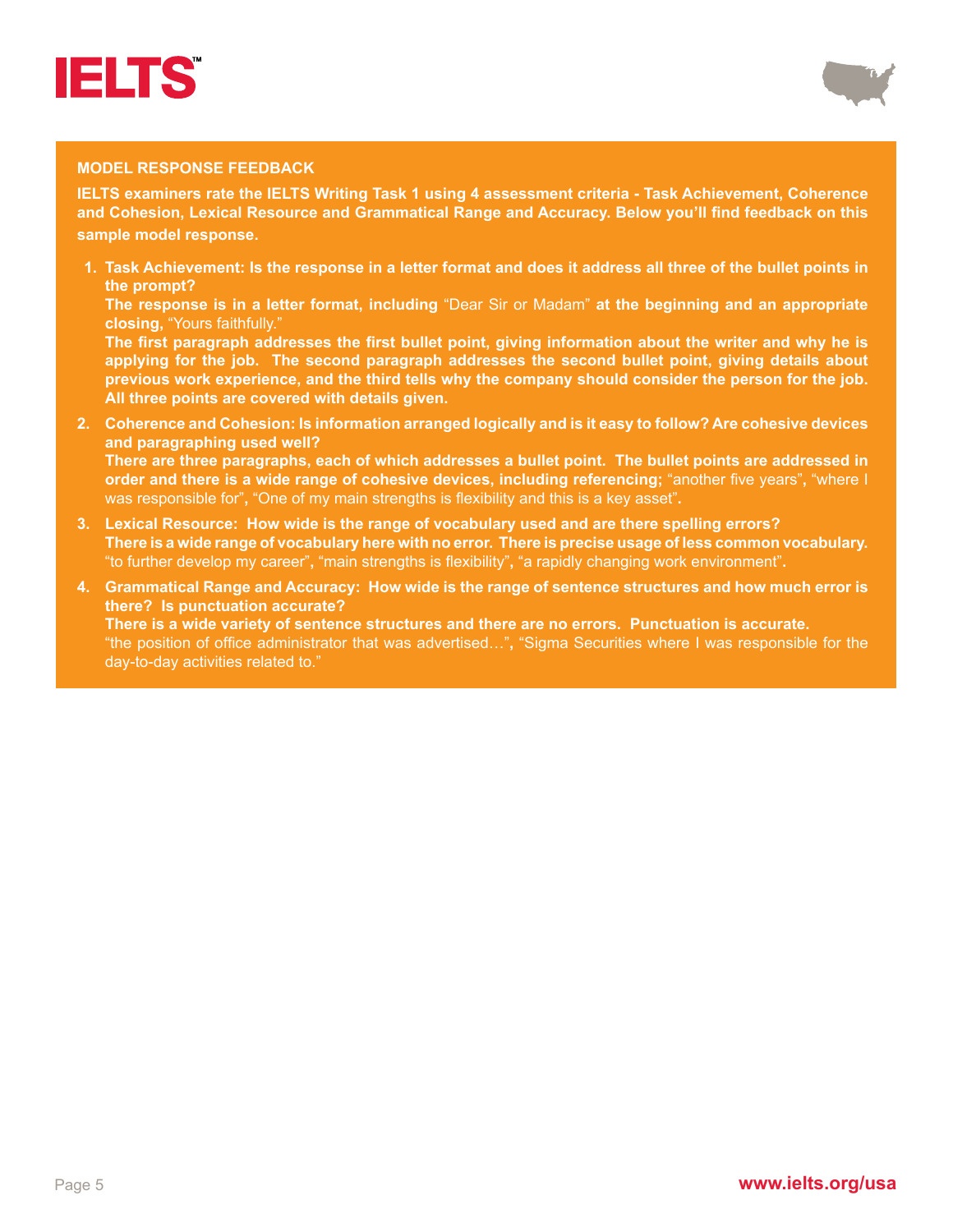



You should spend about 40 minutes on this task. Write about the following topic:

#### **Some film companies spend millions of dollars on the production of a single movie.**

**Is it necessary to spend a lot of money to make a good movie?** 

#### **What factors contribute to the success of a movie?**

Give reasons for your answer and include any relevant examples from your own knowledge or experience.

Write at least 250 words.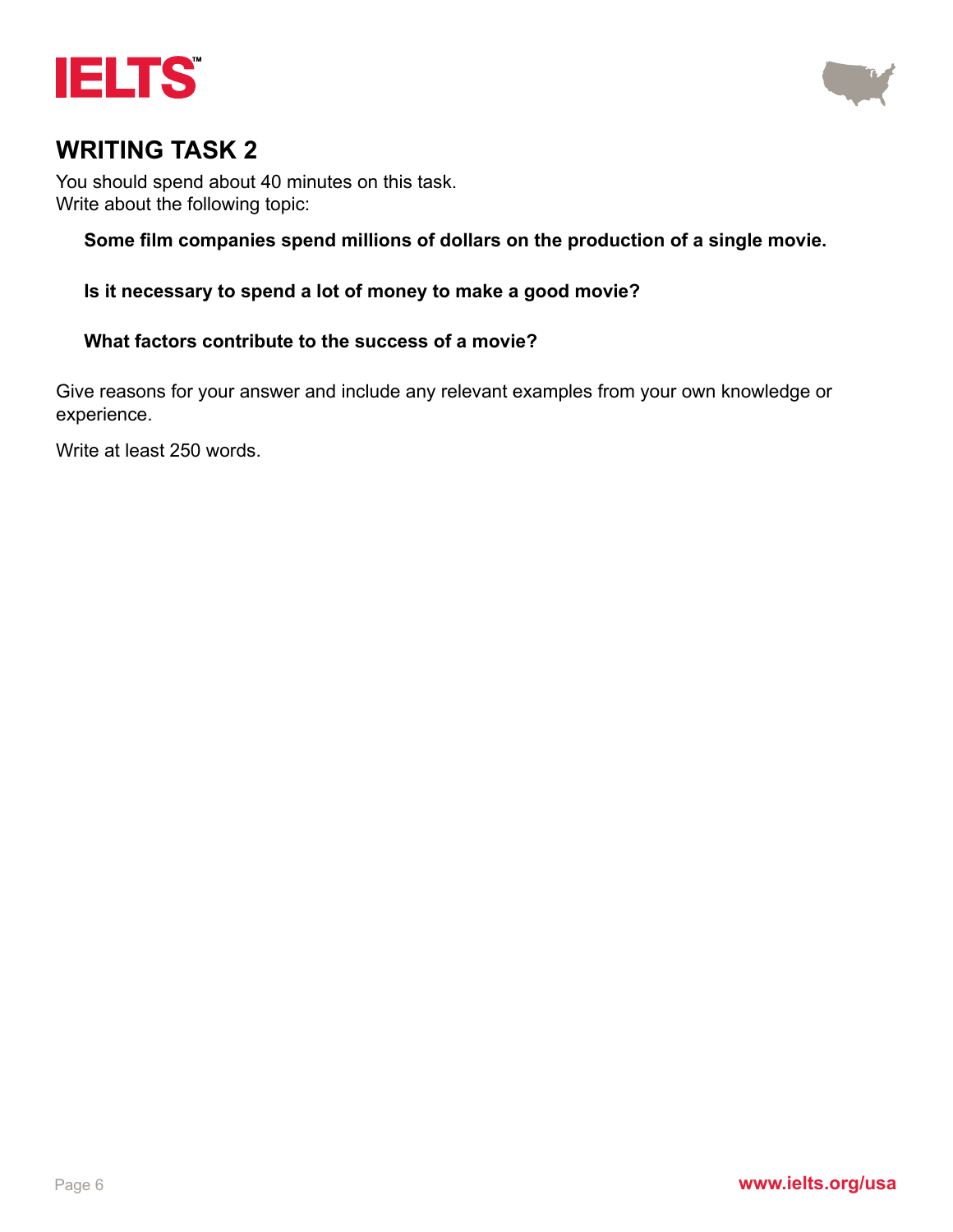



## **MODEL RESPONSE**

Hollywood blockbusters are successful, big-budget productions, but it is possible to make good movies on a shoestring budget and they can be profitable as well. I believe most successful films have certain elements in common.

Firstly, for a film to be a commercial success, it needs to engage the audience; in other words, it has to connect with their fears, aspirations or beliefs in some way. Secondly, the storyline should involve a conflict or search entailing a certain amount of risk for the central character and it needs to move forward with the idea of eventual triumph or escape from danger. In general, the protagonist must be either an exceptional person or an ordinary person in unusual circumstances. Think of Forrest Gump, for instance.

If famous actors take the key roles, fans will watch the movie just to see them in action; however, cinematography is important, too, and with today's technology, amazing imagery is possible. With aggressive advertising and extensive publicity, especially an award or an Oscar nomination, the film is sure to be a hit. Nevertheless, even if all the above criteria are fulfilled, there is no absolute guarantee of success.

Movies made with minimal financial backing can be both critically and commercially successful, for example The Blair Witch Project. Because there are fewer high-cost special effects to distract the audience, an intriguing story and well-written characters are essential. A limited number of characters and settings keep costs down, but the script really does need to be thrilling. In fact, the most successful genre for micro-budget films is horror or horror-thriller. Star-power is not necessary in this case because people come to be scared and thrilled rather than to watch a celebrity. Expensive camera equipment is not crucial but good sound and production design – sourcing good quality props and materials and a good location – are very important.

In summary, independent filmmakers can make low-cost but critically acclaimed films if the plot and characterization are exceptional. Nevertheless, major film studios often rely on star power and special effects to achieve commercial success and this recipe has more often than not led to acclaim within the industry and financial rewards.

358 words